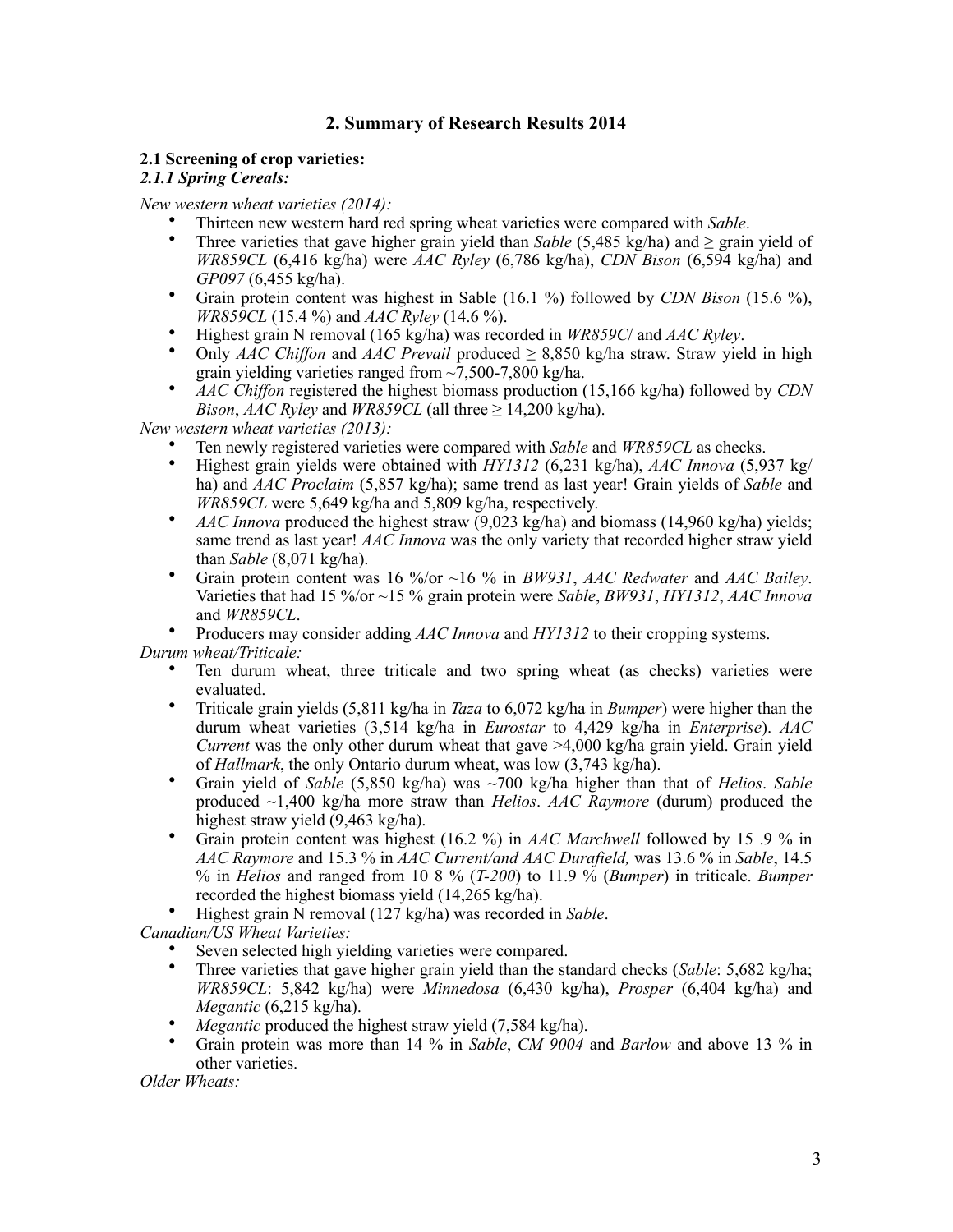- Older wheat varieties (*Pembino, Saunders, Thatcher, Marquis, AC Michael, Red Fife, AC Mimi, Garnet* and *Kamut*) were compared with *Sable* and *Amber* (a dwarf wheat).
- In the older varieties, grain yield ranged from 2,964 kg/ha (*Garnet* that produced the highest grain yield last year) to 4,758 kg/ha (*AC Michael*). Straw yields from *Marquis* (7,923 kg/ha), *AC Michael* (7,325 kg/ha) and *Pembino* (7,254 kg/ha) were higher than those from other varieties (6,070 kg/ha in *AC Mimi* to 7,108 kg/ha in *Thatcher*).
- Grain yields of *Sable* (5,329 kg/ha) and *Amber* (5,214 kg/ha) were similar; though the straw yield was higher with *Sable* (7,320 kg/ha) than that with *Amber* (6,549 kg/ha).

*Additional Wheat Varieties Demonstration:*

- Out of 6 varieties, *CM9004*, which gave the highest grain (4,764 kg/ha) and straw (8,623 kg/ha) yield, had the lowest grain protein content (13.8 %).
- Highest grain protein content (18.9 %) was found in *Sable*, which had the lowest grain yield  $(\sim3,000 \text{ kg/ha})$  in this demonstration trial.

*Eastern Barley Varieties:* 

- Six high yielding barley varieties were evaluated.
- Three varieties (*Amberly*, *Cyane* and *Oceanik*) produced ≥ 6,200 kg/ha grain yield and the other three (*Chambly*, *Synasolis* and *Encore*) up to/< 5,800 kg/ha grain yield. However, the yield differences between the varieties were non-significant.
- Highest grain protein content (10.1-10.3 %) was found in *Chambly*, *Encore* and *Oceanik*.
- Straw yield ranged from 5,061 kg/ha in *Synasolis* to 6,922 kg/ha in *Chambly*.

*Specialty Barley Varieties:*

- Twelve barley (food, malting and feed) varieties were compared.
- *CDC Austenson* (7,612 kg/ha), *AAC Synergy* (6,745 kg/ha), and *Merit 57* (6,904 kg/ha) were the three top grain yielding varieties. *Celebration* recorded 6,636 kg grain yield/ha.
- In the food barley, *Roseland* grain yield (6,046 kg/ha) was ~1,200 kg/ha > *Millhouse*.
- *Black barley* (16.1 %), but not *Millhouse* (12.8 %) had the highest grain protein content. Grain protein ranged from 8.8 % to 11.1 % in other varieties.
- *Millhouse* produced the highest straw (6,775 kg/ha) and *CDC Austenson* the highest biomass (14,045 kg/ha) yield. Two other varieties that gave >6,400 kg/ha straw yield were *CDC Austenson* and *Roseland*.
- Grain N removal was the highest by *Celebration/CDC Austenson* (117/116 kg/ha).

*Additional Barley Varieties Demonstration:*

- Six high yielding barley varieties were demonstrated. *Synasolis* produced the highest grain yield (6,904 kg/ha) and *Encore* the highest straw yield (~9,000 kg/ha).
- *Amberly* was the second best variety for grain (6,103 kg/ha) as well as straw (8,547 kg/ ha) production.
- Grain protein content was highest in *Amberly* (13.2 %)/and *Oceanic* (13.1 %) and ranged from 11.1 % (*Synasolis*) to 12.2 % (*Cyane*) in other varieties.

*Older Barley Varieties Demonstration:*

- *Chapais*, *Brucefield*, *AC Klinck*, *Binscarth* and *Cyane* were compared for grain and straw yields. *Chapais* (5,954 kg/ha) out yielded all other varieties in grain production! The next best varieties in grain yield were *Cyane* 5,371 kg/ha) and *Brucefield* (~5,300 kg/ha).
- *Binscarth* that had the poorest grain yield  $(\sim)3,400 \text{ kg/ha}$  produced the highest straw yield (~7,200 kg/ha). *Cyane* (6,715 kg/ha) was the second best variety in straw production.

*Hulless Barley Varieties/Blue Tinge Ethiopian Emmer Wheat Demonstration:*

- Grain yield from *Millhouse* (standard check) was poor (2,660 kg/ha) as compared to two new six row hulless varieties (*CH2226N-3*: 7,255 kg/ha and *AAC Azimuth*: 7,220 kg/ha).
- Black barley was too slow/late to mature with the poorest grain yield of 1,202 kg/ha.
- Grain yield of *Blue Tinge Ethiopian Emmer wheat* wasn't too bad (3,183 kg/ha; 17.4 % grain protein). The grains from this wheat could be eaten the same way as rice grains.
- *Millhouse* registered the highest straw production (13,046 kg/ha); almost double than the straw yield from the new six row hulless varieties.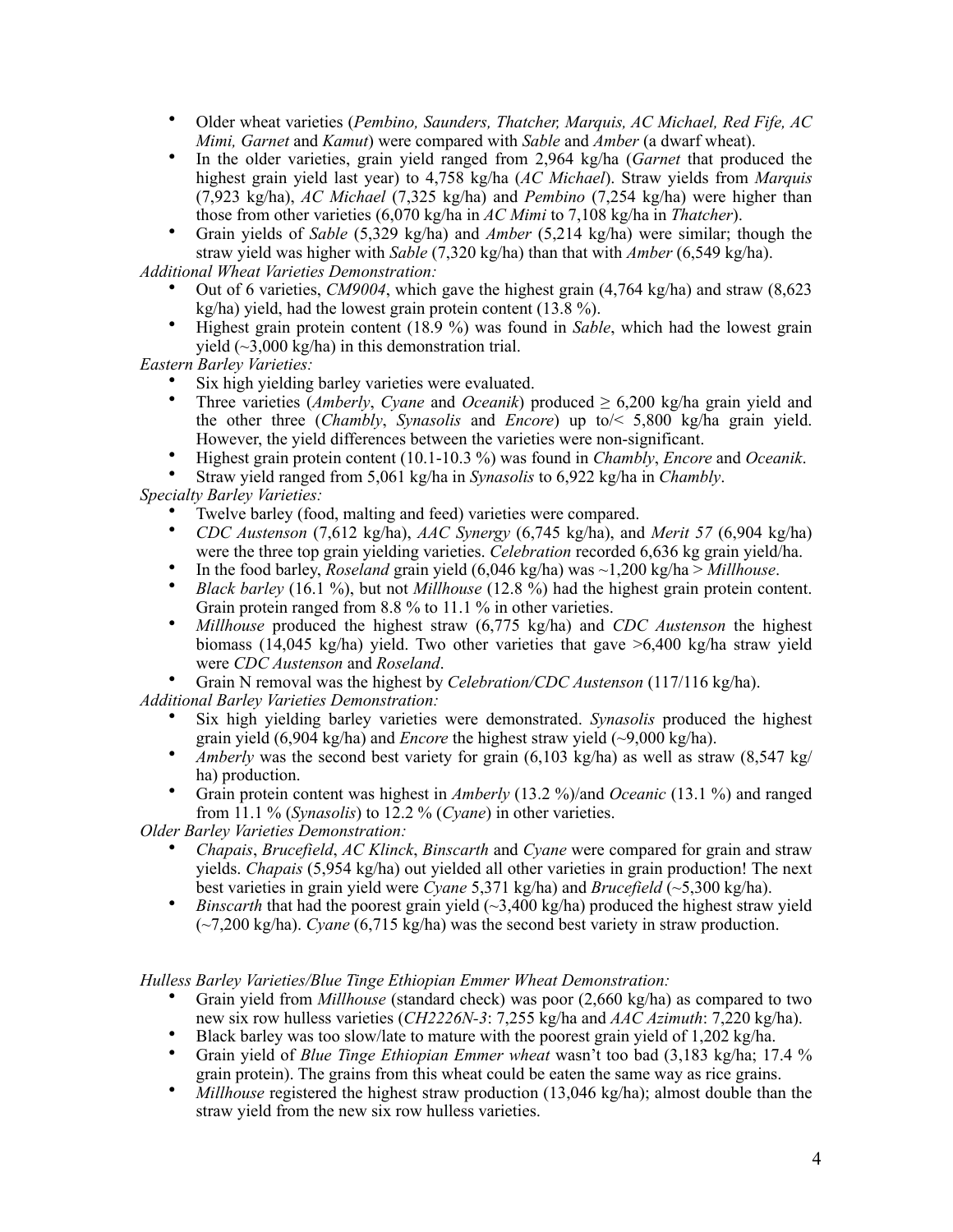*Malting Barley Varieties:*

- *AAC Synergy* (7,147 kg/ha) and *Bentley* (6,817 kg/ha) were the two highest grain yielding varieties out of the 7 varieties evaluated. Grain yield of *Newdale*, one of the check varieties, was only 5,926 kg/ha.
- Straw yield was also higher with *AAC Synergy* (~6,000 kg/ha) and *Bentley* (~5,700 kg/ha kg/ha) than with other varieties  $(4.852 - 5.461 \text{ kg/ha})$ .
- Grain malting quality was more or less similar with all varieties; with plump grains ranging from 96 % (*Newdale*) to 98 % (*AAC Synergy and Bentley*), except that the sprouted grains were highest (6 %) in *CDC Meredith*.

*Barley Varieties for Silage:* 

- Seven six row and eight two row barley varieties from the east and the west of Canada were compared with a new forage oats variety (*CDC Haymaker*), which wasn't the top yielding variety this year (7,455 kg/ha) as was the case last year.
- Forage dry matter yield ranged from 5,048 kg/ha (*Amberly*) to 6,810 kg/ha (*Oceanik/and Sundre*) in 6 row barley and from 5,542 kg/ha (*Taylor*) to 8,849 kg/ha (CDC Coalition) in 2 row barley.
- Averaged over varieties, forage dry matter from two row barley varieties was 1,313 kg/ha more than that from six row barley varieties.
- Protein content ranged from 7.5 % (*Cyane*) to 12.6 % (*Synasolis*) in six row barley varieties and from 7.3 % (*CDC Coalition*) to 11.4 % (*Taylor*) in two row barley varieties. Averaged over varieties, Protein content in six row barley varieties was  $\sim$ 2 % point higher than in the two row barley varieties.
- RFV ranged from 81 (*Cyane*) to 100 (*Synasolis*) in six row barley varieties and from 83 (*Taylor*) to 108 (*CDC Coalition*) in the two row barley varieties.
- *Research in the past at TBARS has indicated that CDC Coalition was a good dual purpose variety (for silage as well as grain production).*

*Western Oat varieties:*

- Fourteen varieties, including some Ontario varieties as checks, were evaluated.
- *Stride* gave the highest grain yield (7.728 kg/ha). The next best varieties in grain production were *Summit* (7,373 kg/ha) and *Vitality* (7,293 kg/ha). Grain yield of *AC Rigodon,* a standard check, was relatively low this year (6,723 kg/ha).
- In the hulless oats, *Navaro* (5,190 kg/ha) had better grain yield than *Gehl* (3,744 kg/ha).
- *Navaro* produced the highest straw (8,680 kg/ha) and *Stride* the highest biomass (14,922 kg/ha) yield.
- Grain protein content ranged from 9.4 % in *Stride*/and *Vitality* to 15.1 % in *Gehl*. Most other varieties had 10-11 % grain protein.

## *2.1.2 Winter Cereals:*

*Ontario Winter Wheat Varieties:*

- *Princeton, AC Morley* and *Keldin* had the poorest winter survival (up to 15 %) and consequently the poorest grain yields (3,072-3,957 kg/ha).
- Highest grain yield was recorded by *CDC Falcon* (8,019 kg/ha). Other varieties that produced > 7,000 kg/ha grain yield were *Stanford* (7,323 kg/ha), *Priesley* (7,132 kg/ha) and *Whitebear* (7,001 kg/ha).
- *Keldin* had the highest grain protein content (14 %). Grain protein content in all other varieties (12.6-13.6 %) was above an acceptable level.
- Grain N removal was the highest (>150 kg/ha) in *CDC Falcon* and *Stanford*.<br>• Stanford produced the highest straw vield (8.885 kg/ha) ~900 kg/ha > CDC
- *Stanford* produced the highest straw yield (8,885 kg/ha) ~900 kg/ha > *CDC Falcon* and *Priesley*.
- Highest biomass yield (16,208 kg/ha) was recorded with *Stanford*; followed closely by *CDC Falcon* (16,025 kg/ha).

*Manitoba Winter Wheat Varieties:*

• Twelve varieties were evaluated.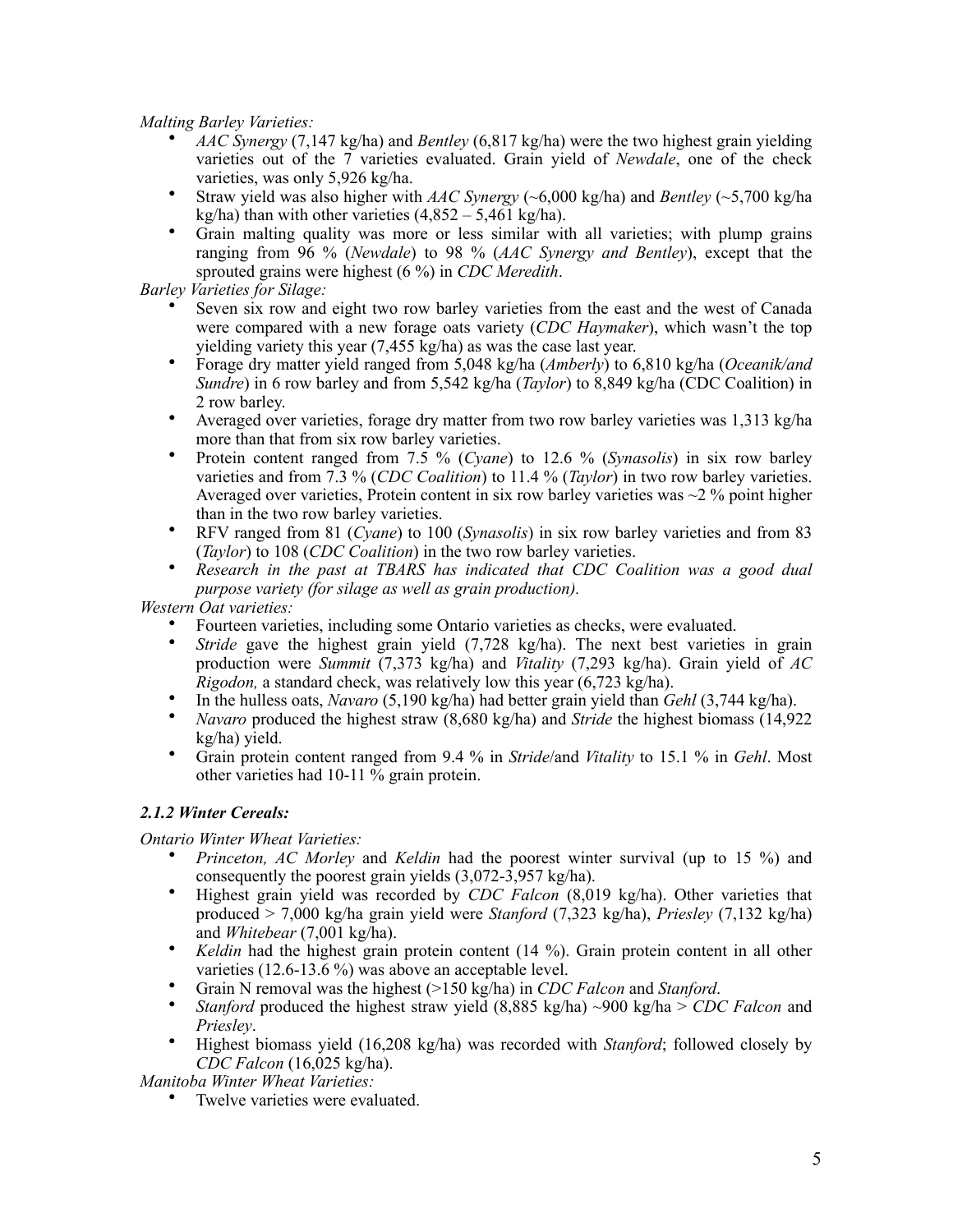- *Swainson* (8,975 kg/ha), *CDC Falcon* (8,560 kg/ha) and *CDC Chase* (8,526 kg/ha) produced the highest grain yields. Grain N removal by these varieties was  $\geq 160$  kg/ha.
- Grain protein content was highest (15.5 %) in *CDC Chase*, and was similar in *CDC Falcon* (11.6 %) and *Swainson* (11.4 %).
- Only two varieties, *CDC Chase and Swainson*, had over 10 MT/ha straw yield and over 19 MT/ha biomass yield.

*Winter Rye Varieties:*

- Fifteen winter rye varieties (including 10 hybrids) were compared.<br>• Grain vield ranged from 7.558 kg/ha (Guttino) to 10.391 kg/ha (d
- Grain yield ranged from 7,558 kg/ha (*Guttino*) to 10,391 kg/ha (*AC Rifle*) and the straw yield ranged from 5,948 kg/ha (*KWS-H 127*) to 10,015 kg/ha (*KWS-H 132*).
- Three top grain vielding varieties that produced more than 10.2 MT grain yield/ha were *AC Rifle*, *KWS-H 132* and *Hazlet*. Same three varieties registered the highest straw  $(9.5-10.0$  MT/ha) and the biomass yields ( $\geq$ 20 MT/ha).
- Grain protein content in high grain yielding varieties was 7.8 % (*AC Rifle*), 8.4 % (*KWS-H 132*) and 11.1 % (*Hazlet*).
- *Winter rye could be a good option for feed grain/and straw production!*

#### *2.1.3 Grain Legumes and Oil Seeds Varieties:*

*Soybean Varieties:* 

- Out of 36 soybean varieties evaluated, only three (*Bishop R2*, *P001T34R* and *P002T04R*) matured by the time of killing frost on September 18.
- Highest grain yields were obtained with *NSC Tilston RR2Y* (2,503 kg/ha), *McLeod* (2,500 kg/ha) and *NSC Reston RR2Y* (2,327 kg/ha).

*Camelina Varieties:*

- Only three out of the six varieties evaluated gave > 1,000 kg/ha seed yield; *Orovata*: 1,337 kg/ha, *Glacier*: 1,086 kg/ha and *Jasper*: 1,027 kg/ha.
- Last year's highest yielding variety (*Calena*) had the lowest yield (429 kg/ha) this year. *Flax Varieties:*
	- Six varieties were evaluated for their production potential.
	- *CDC Glas* gave the highest seed (3,845 kg/ha), straw (8,151 kg/ha) and biomass (12,000 kg/ha) yields. Seed yields in other varieties ranged from 2,906 kg/ha (*CDC Sorrel*) to 3,345 kg/ha (*CDC Bethune*).
		- Seed oil content was highest (42.5 %) in *CDC Bethune*/and *Lightning*.

## *2.1.4 Forage Crops Varieties:*

*Alfalfa Varieties and Cutting Management OFCC 2012:*

- Six varieties were compared for 2 and 3 cuts. In the two cuts, *GS-11-08* (8,626 kg/ha), *GS-11-03* (8,444 kg/ha) and *GS-11-9* (8,430 kg/ha) were the three top yielding varieties in the total dry matter yield during 2013 and 2014.
- In the three cuts, *GS-11-03* (11,418 kg/ha), *GS-11-08* (10,871 kg/ha), and *55V48* (10,490 kg/ha) were the three top ranking varieties in the total dry matter yield during 2013 and 2014.
- *Alfalfa Varieties OFCC 2013:*
	- *GS-13-06 M* recorded the highest dry matter yield (6.617) from the two cuts. However, this wasn't significantly higher than the dry matter yield from *GS-13-08 SC* (6,197 kg/ha) or that from the two check varieties (*55V48*; 5,873 kg/ha and *OAC Superior*; 5,987 kg/ ha).

*Red Clover Varieties OFCC 2012 (Reseeded in 2013; first harvest in 2014):*

• Dry matter yield of 4 varieties were statistically similar (*Belle*; 4,121, *GS-11-02*; 4,014, *AC Endure*; 3,957 and *Tempus*; 3,662 kg/ha).

*Tall Fescue Varieties OFCC 2012:*

• *Courtenay* (13,478 kg/ha), *Carnival* (12,803 kg/ha) and *Tower* (11,992 kg/ha) had statistically similar (two years total) dry matter yields.

*Orchardgrass Varieties OFCC 2012:*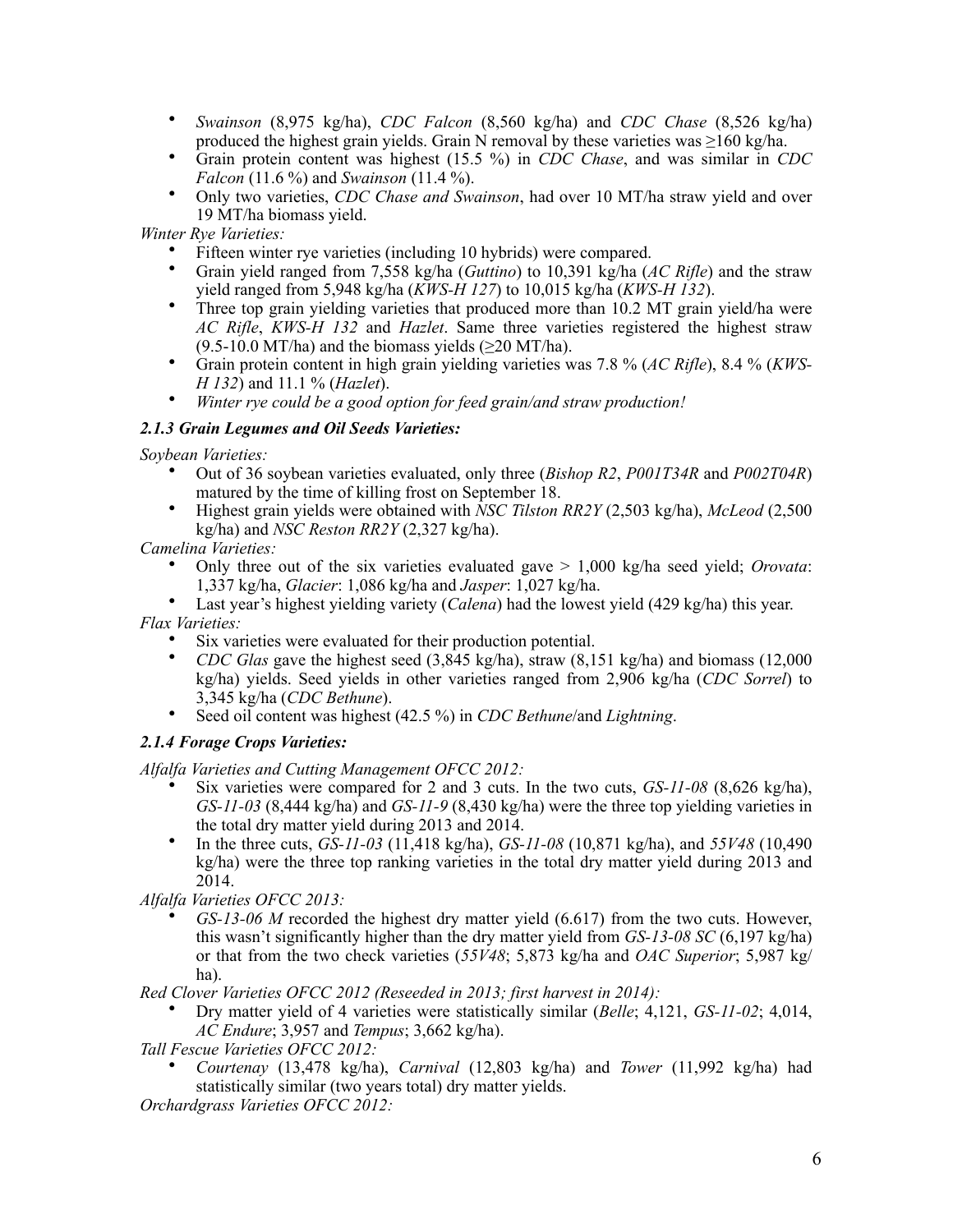• Two years total dry matter yields were ≥11,110 kg/ha in *Dividend VL, Okay* and *Proper*, and <10,400 kg/ha with *Echelon*. The yield differences were however non-significant.

*Forage grasses heading dates 2013:*

- In orchardgrass, *AC Killarney* (June 11) and *Okay* (June 12) were earlier to bloom than *Dividend VL* (June 16), which was reported to be an early blooming variety. *Echelon* and *Proper* were the last to head (June 23).
- In Timothy, all varieties bloomed between June 22 (*Richmond*) and June 26 (*Climax*).

### *Alternate Forages:*

*Comparative Performance of Annual and Perennial Forage Legumes:* 

- Highest total dry matter yield of 16,756 kg/ha (over 2011-'14) was obtained from Galega, a perennial forage legume from the Scandinavian countries, seeded  $\omega$  25 kg/ha. This was 2,630 kg/ha (~20 %) higher than the dry matter yield from alfalfa.
- Increasing seed rate of galega from 25 to 45 kg/ha didn't help in increasing its yield.
- Inter seeding berseem in galega and berseem/or red clover in alfalfa didn't help in improving the forage yields.
- Dry matter yield of Fenugreek (one cut only) was only 59 % and 56 % of that from alfalfa and Galega, respectively.
- First cut protein content in galega  $\omega$  25 kg seed/ha (26.1 %) was higher than that in alfalfa  $(22 \%)$ . In the  $2<sup>nd</sup>$  cut, protein content in Galega at different seed rates was either similar or somewhat better than alfalfa.
- Alfalfa + berseem in the first cut  $(141)$  and berseem alone in the second cut  $(179)$ recorded the highest RFV.

*Berseem, Barley, Oat and Fenugreek for Forage and Grain production:*

- Highest forage dry matter yield (8,801 kg/ha; 1,213 kg/ha higher than barley alone) was recorded with berseem clover (full seed rate + barley  $\overline{a}$ ) 50 % seed rate).
- Intercropping berseem with oats didn't improve the forage dry matter yield, but increased the grain production by  $\sim$ 1,700 kg/ha  $\omega$  50 % seed rate of oats and by 2,560 kg/ha  $\omega$ ,70 % seed rate of oats.
- Barley + berseem intercropping didn't increase the grain yield of barley as compared to its pure crop.
- Forage dry matter yields from berseem (4,018 kg/ha) and fenugreek (3,660 kg/ha) were significantly lower from those from oats (7,285 kg/ha)/or barley (7,588 kg/ha).
- Forage protein content was in the order of berseem (17.9 %; first cut) > fenugreek (10.5 %)  $\geq$  oats/and berseem + barley @ 70 % seed rate (10 %) > barley (9.2 %).
- In the second cut (berseem), protein content was  $\geq 20\%$  in all treatments except berseem  $+$  oats @ 50 % seed rate (17.8 %).

*Cereals/Flax Intercropping (seeded in the same rows) for Silage and Grain:*

- Forage dry matter yields from pure crops of wheat, barley, oats and flax were 11,613, 11,338, 10,866 and 10,042 kg/ha.
- Intercropping oats and flax  $\overline{a}$  50 % seed rate of each crop raised the forage dry matter yield to  $13,307$  kg/ha  $(2,441)$  kg/ha than oats alone).
- Intercropping wheat and flax (wheat  $\omega$  75 % seed rate and flax  $\omega$  50/or 75 % seed rate) increased the forage dry matter yield to  $\sim$ 12,200 kg/ha ( $\sim$ 600 kg/ha more than wheat alone). Intercropping barley and flax didn't help in increasing the forage yield.
- Protein content in flax forage (12.3 %) was higher than that in the cereal forages  $(9.8-10.8 \%)$  or the cereals flax intercropping systems  $(6.8-11.1 \%)$  except wheat flax intercropping  $\omega$  50 % seed rate of each; which had 12.8 % protein and also the highest RFV (145).
- Grain yield of pure crops of wheat, barley, oats and flax were 5,217, 6,354, 8,158 and 3,183 kg/ha, respectively. In the previous years too we have seen that oats will out yield other cereals in wet years (as was the case this year).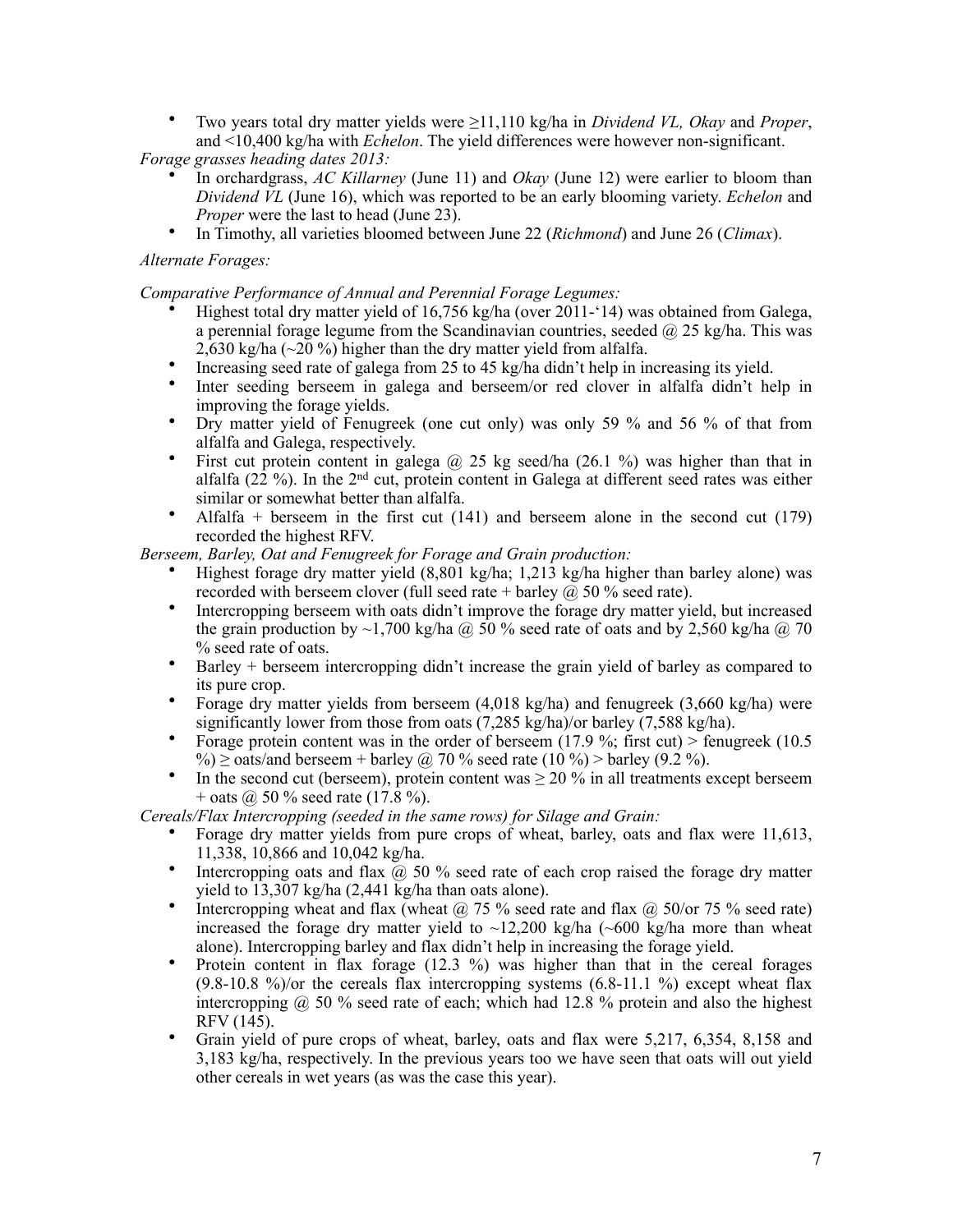• Intercropping wheat and oats, but not barley, with flax significantly lowered the cereals grain yields. However, total grain/seed productivity from barley flax intercropping  $\omega$  50  $\%$  seed rate of each crop was ~600 kg/ha greater than barley alone. At the same population mix of wheat and flax, grain productivity was  $\sim$ 330 kg/ha than wheat alone.

*Wheat/Flax Intercropping (alternate rows) for Silage and Grain:*

- Pure crops of wheat  $(8.922 \text{ kg/ha})$  and flax  $(8.015 \text{ kg/ha})$  produced higher forage dry matter yields than their intercropping in different proportions; except the intercropping with 50 % seed rate of both the crops that gave almost as much dry matter yield  $(7.857)$ kg/ha) as pure flax. Forage protein content  $(-11 \text{ %})$ , in these treatments, exhibited the same trend as the dry matter yield.
- Individual crops' grain yields were higher (wheat:  $4.085 \text{ kg/ha}$ ; flax:  $\sim 3.000 \text{ kg/ha}$ ) than the grain yield of the two crops in the intercropping systems.
- Protein content in flax seed  $(24.6 \%)$  was higher than grains from pure  $(19.3 \%)$  or intercropped wheat  $(18.4-18.7\%)$ .

#### **2.2 Evaluation of Pulses:**

#### *2.2.1: Spring pulses:*

*Chickpea varieties:* 

- Four Kabuli and two Desi varieties were compared. Due to cold and wet year, the chickpea in this trial didn't mature fully and the grain yields weren't worth reporting.
- Straw yield was highest with Desi *CDC Corinne* (6,124 kg/ha) followed by Kabuli *CDC Orion* (5,311 kg/ha).
- *CDC Corinne* recorded the highest grain protein content (25.9 %).

*Effect of different herbicide on late (July 10) seeded chickpea:*

- Pre-emergence application of Sencor  $\omega$  925 g/ha gave perfect control of weeds and resulted in 4,511 kg/ha biomass yield of chickpea.
- Rival applied as pre plant incorporation  $\omega$  2.3 l/ha wasn't better than Sencor in weed control; though it equaled Sencor in biomass yield (4,580 kg/ha).
- Pursuit applied as pre or early post emergence  $(a)$  310 ml/ha wasn't effective in weed control and had low biomass yield (2,436 or 3,254 kg/ha). Tank mixing Basagran Forte  $(a)$  1.5 l/ha with Pursuit  $(a)$  210 ml/ha for early post emergence didn't improve efficacy of Pursuit in weed control/or improving the biomass yield.
- The vegetative biomass of chickpea had 22.6 % protein content. Late seeded chickpea (which wasn't killed by the normal killing frost) could therefore be used as a forage/or a cover crop.

*Lentil varieties:*

- Five lentil varieties were tested for their production potential.
- Only two varieties could give some reasonably good grain yield in a cold year (*Redberry*: 2,307 kg/ha and *CDC Viceroy*: 2,067 kg/ha).
- *CDC Viceroy* had higher grain protein content (31.7 %) than *Redberry* (26.1 %).
- *Lentils offer a protein rich alternate food to vegetarians!*

*Field pea varieties*:

- *CDC Treasure* produced the highest grain yield (~6,000 kg/ha). Two next best varieties in grain yield were *CDC Hornet* (5,090 kg/ha) and *Sorento* (4,940 kg/ha). Grain protein in these varieties varied from 20.1 % to 22.4 %.
- *Gold Harvest Bush Pea*, a specialty pea variety with golden grains and chestnut flavour, grain yield was  $\sim$ 2,800 kg/ha and it had high protein content (25.4 %). This variety could be good for growing in the gardens for home/or local consumption.

*Edible beans varieties:* 

- Five edible beans varieties were evaluated for their production potential.
- Highest grain yield (3,876 kg/ha) was recorded with *Earlired*. The next best varieties in grain yield were *Pintoba* (3,480 kg/ha) and *Carman* (3,209 kg/ha).
- As in the previous years, *Pintoba* recorded the highest grain protein content (24.1 %); though *Earlired* with a grain protein content of 23.8 % was equally good.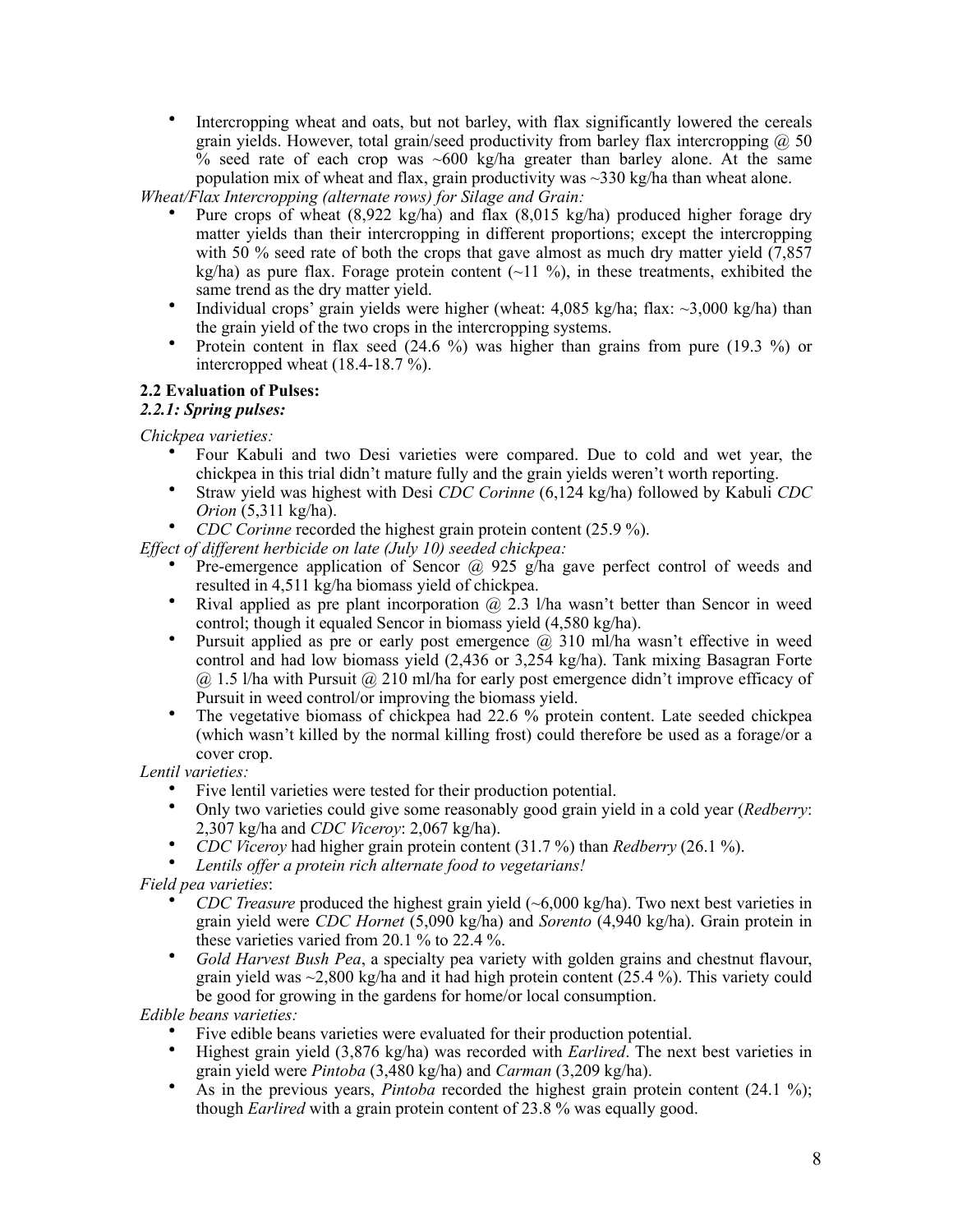*Pulses could be an integral part of the cropping systems in northwestern Ontario!*

### *2.2.2: Winter Pulses (peas and lentils):*

• Winter peas and lentils (seeding dates in peas/lentils and pea varieties) were winter killed.

# **2.3 Introduction of New Cover Crops:**

*Effect of cover crops in/after spring barley for silage in 2013 on soybean in 2014:*

- Cover crops or the soybean didn't receive any fertilizers.
- Soybean grain yields were too low (776-1,217 kg/ha), due to cold wet weather to express any significant effect from the cover crops/or to make any meaningful conclusions.
- However, higher soybean grain yields were obtained with/after buckwheat, turnips and red clover as cover crops than with the other cover crops (winter rye, tillage radish, berseem clover, forage peas or mixture of the cover crops).
- Grain nutrients contents didn't seem to differ much with the different cover crops.
- Post-harvest soil analyses indicated that pH and available micronutrients contents were not affected by the cover crops. However, some of the cover crops seemed to reduce the available P and K (see details in the report).

*Optimizing population for spring barley + winter wheat for silage; seeded in spring 2013:*

In western Canada, the recommended practice is to seed spring barley and winter wheat each  $\omega$  75 % population. Our results indicated that spring barley + winter wheat (75 %:85 % recommended seed rate) produced  $\sim$ 1,400 kg/ha extra dry matter yield than the 75 %:75 % mix of the two crops. However the practice didn't give higher yield than the pure crop of barley. The trend in dry matter yield was similar over the average of two crop cycles even though the magnitude of yield differences varied.

*Winter wheat co seeded with barley could serve as a good cover crop and could be left for fall grazing/or for forage/grain production in the next spring.*

# **2.4 Fertilizer Management Practices:**

## *2.4.1 Spring Cereals:*

*Comparative efficiency of urea and ESN for grain and forage production of barley:*

- Application of 70 kg N/ha through urea/or ESN with or without supplementing part N  $(10$ kg/ha) with ammonium sulphate significantly increased the grain yield of barley as compared to no N (1,720 kg/ha increase with urea  $\omega$ , 70 kg N/ha).
- Grain yield with urea  $\omega$  70 kg N/ha (normal practice) was 6,535 kg/ha; none of the other N fertilizer treatments/blends gave higher grain yield than this treatment.
- Straw yield  $(7.035 \text{ kg/ha})$  and total N removal  $(183 \text{ kg/ha})$  was highest with ESN  $(0.60 \text{ m})$ kg N/ha + ammonium sulphate  $\omega$  10 kg N/ha.
- Grain protein (trial mean  $\overline{10.8\%}$ ) didn't vary much with the N fertilizers/blends. Though the grain protein content was highest (11.2 %) with ESN  $\omega$  70 kg N/ha.
- Application of urea/or ESN  $\omega$  70 kg N/ha with or without supplementing 10 kg N/ha from ammonium sulphate increased the forage dry matter yield as compared to no N by 1,275-3909 kg/ha.
- Highest dry matter yield (8,903 kg/ha) and RFV (111) was obtained with application of 50 kg N/ha as urea and 20 kg N/ha as ESN; as against 7,406 kg/ha dry matter yield and 97 RFV with urea  $\omega$  70 kg N/ha.
- In a straight comparison  $\omega$  70 kg N/ha, ESN didn't prove better than urea.
- Forage protein content was the highest  $(12.8 \%)$  when N was supplied from the three fertilizers (urea  $@$  40 kg N/ha, ESN  $@$  20 kg N/ha and ammonium sulphate  $@$  10 kg N/ ha). The protein content with urea  $\omega$  70 kg N/ha (standard practice) was 9.6 %.

*Fall vs. spring application of N fertilizers (urea and ESN) for spring wheat production:*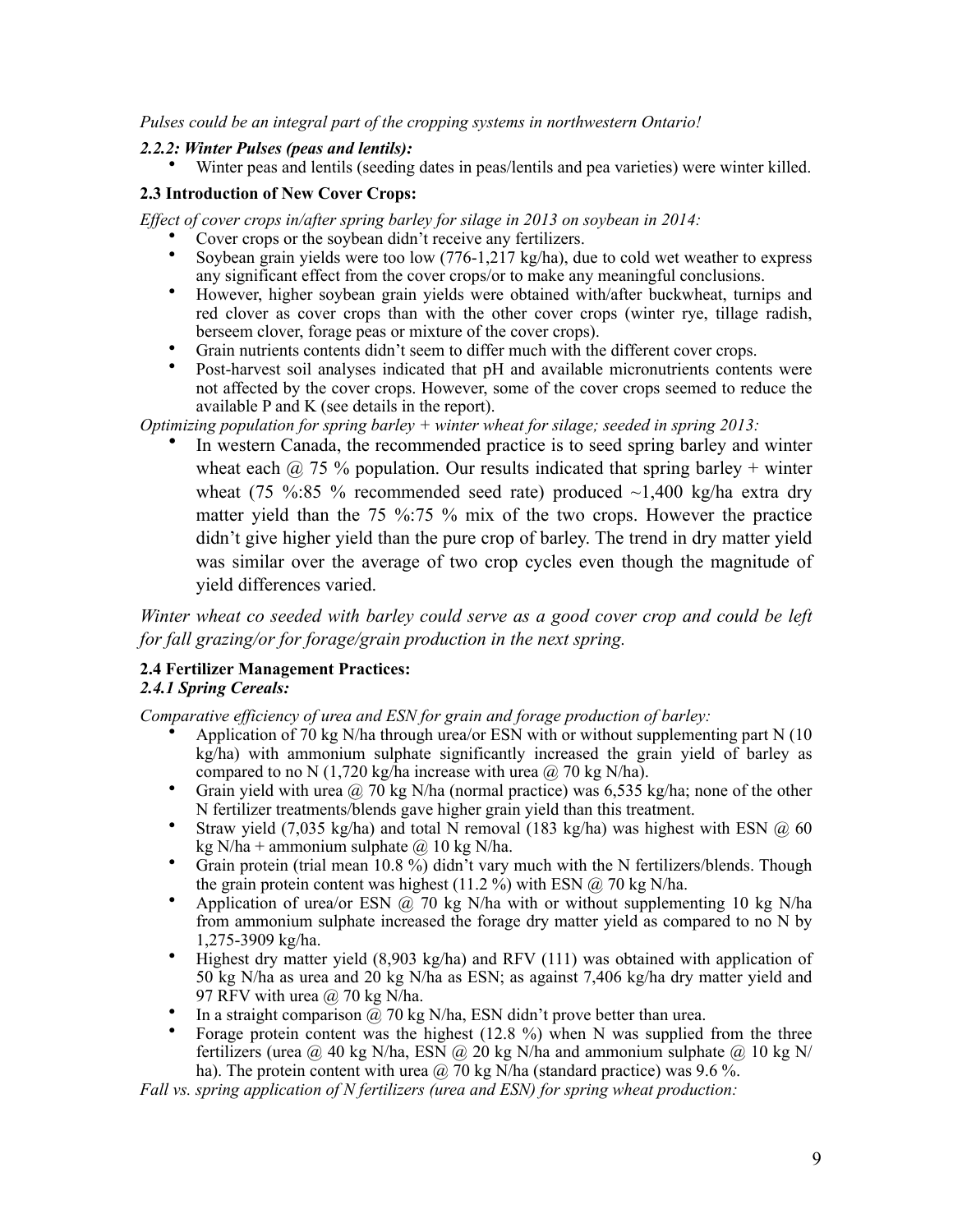- The experiment was conceived in the late fall last year and the fall application of N was made at the end of the fall (almost winter time). Hence the N from urea and ESN wouldn't have transformed to the nitrate form.
- Maximum grain yield (5,048 kg/ha) was obtained with the fall application of N  $\omega$  80 kg N/ha; in two equal halves from urea and ESN. This wasn't significantly higher than the grain yield with spring application of N at the same rate either from urea alone or from the two fertilizers each applied  $\omega$  40 kg N/ha ( $\sim$ 4,800 kg/ha in both cases).
- Averaged over different treatments, grain yield appeared to be higher with spring than with the fall application of N, and there was no significant difference in the yield between the two N fertilizers (urea and ESN).
- Grain protein content ranged from 12.8-15.3 % and was highest with the spring applied ESN @ 80 kg N/ha, which recorded the highest grain N removal (114 kg/ha). *This means that the ESN had the higher N use efficiency than urea!*
- Application of N increased the grain Zn content (desirable from human health point of view). Highest grain Zn content (40 ppm) was registered with spring application of the two fertilizers; each applied  $\omega$  40 kg N/ha (total 80 kg N/ha).
- Spring applied urea  $\hat{\omega}$  80 kg N/ha produced the highest straw yield (~6,000 kg/ha).

*Response of organic and conventional wheat varieties to phosphorus (P) application:*

- Application of P<sub>2</sub>O<sub>5</sub> @ 20 kg/ha didn't increase grain, straw or total biomass yields of any of the conventional (*Unity VB, Goodeve,* and *Stettler*) or organic/older wheat varieties (*Spelt*, *Red Fife* and *Kamut*) significantly. Even though, application of P appeared to improve grain yields of *Unity VB*, *Stettler* and *Kamut*.
- *Spelt* (4,087 kg/ha) and *Unity VB* (3,956 kg/ha) recorded the highest grain yields.
- Straw (5,916 kg/ha) and biomass (9,872 kg/ha) yields were the highest with *Unity VB*.
- Grain protein content was higher in *Stettler* (19 %) and *Kamut* (18.3 %) than in the other varieties (12.8 % in *Spelt* to 17.5 % in *Goodeve VB*).
- Soil P tests came down by 1.7 ppm without application of P.
- Nutrients removal per MT by straw is given in the report.

*Effect of copper (Cu) and boron (B) on spring wheat:*

- Application of Cu or  $Cu + B$  didn't increase the grain, straw or biomass yield of wheat significantly. Maximum increase in grain yield  $(365 \text{ kg/ha})$  was observed with application of Cu @ 2.5 kg/ha.
- Grain protein content was ~1 % point higher with Cu  $(a)$  5 kg/ha or Cu  $(a)$  5 kg/ha + B  $(a)$ 1 kg/ha as compared to the check (no Cu or B).
- DON level in grains was below detectable limits in almost all treatments.

*Effect of sugar (C, H & O) on spring wheat:*

Application of sugar  $\omega$  50 or 100 kg/ha at seeding had no significant effect on wheat grain, straw or biomass yield; there was only a marginal increase in grain yield  $(127 \text{ kg})$ ha) with sugar application  $\omega$  50 kg/ha.

# *2.4.2 Winter Wheat:*

*Comparative performance of urea, ESN and their blends in winter wheat: Urea/or ESN alone or their blends @ 120 kg N/ha applied at seeding were compared with the recommended practice of applying urea @ 10 kg N/ha at seeding and 110 kg N/ha in early spring.*

- Urea  $\omega$  120 kg N/ha applied at seeding gave a little higher grain yield (6,180 kg/ha) than the OMAFRA recommended practice of applying 10 kg N/ha at seeding and 110 kg N/ha in early spring (5,960 kg/ha).
- ESN applied at seeding @ 120 kg N/ha produced nearly 400 kg/ha extra grain yield as compared to urea applied at the same rate and time.
- Grain yields from blends of urea and ESN at 25 % and 50 % N from urea and the rest from ESN equaled in grain yield from ESN alone that had the maximum grain protein content (13.3 %).
- Straw  $(7,121 \text{ kg/ha})$  and biomass  $(13,682 \text{ kg/ha})$  yields were highest with ESN  $(20 \text{ kg})$ N/ha.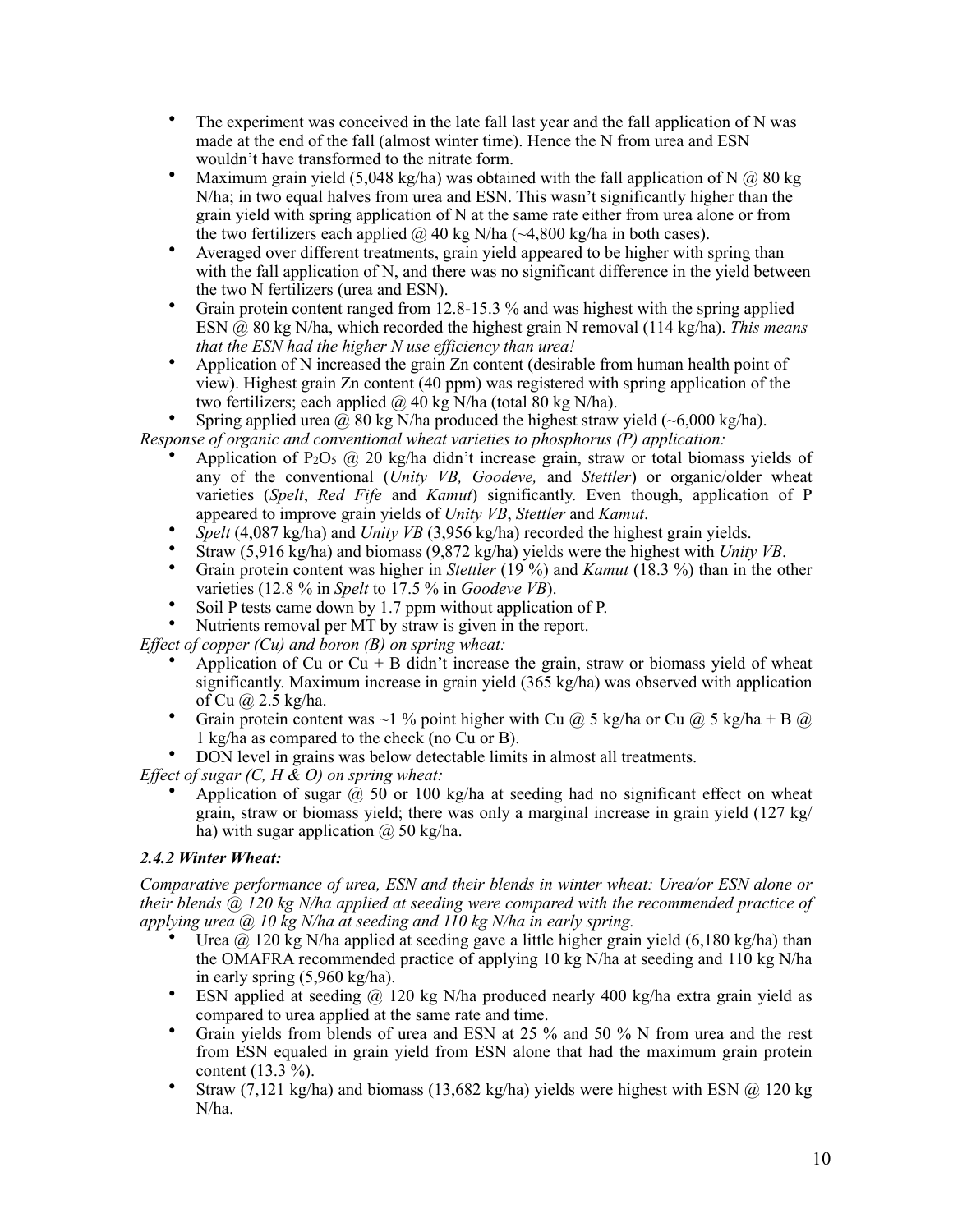*Optimum Rate of Sulphur Application for Winter Wheat and Winter Barley:*

- Application of S  $\hat{\omega}$  24 kg/ha improved only the winter wheat grain yield by ~700 kg/ha. Averaged over winter wheat and barley, increase in grain yield by S was insignificant. Grain protein content in the two crops was unaffected by S application.
- Winter barley grain yield was only about 44 % of the winter wheat grain yield  $(-6.500)$ kg/ha). Low yield of winter barley is ascribed to poor/scanty stand in some of the plots.
- The experiment may be repeated in winter wheat in 2015.

## *2.4.3 Grain Legumes and Oil Seeds:*

*Frequency of application of Lime and Wood ash (3 harvest years of alfalfa-3 years barley-3 years soybean – 1st year canola):*

- Lime/and wood ash were applied in spring 2004 (seeding year) and in falls of 2006, 2008 2010 and 2012 in the 'after every two years' frequency of application treatments. In falls 2008 and 2012, wood ash/and lime were applied in the 'after every 4 years' frequency of application treatments as well. Treatments with lime/and wood ash 'after every 6 years' and 'after every 8 years' received second application of the amendments in the falls 2010 and 2012, respectively. Canola was the test crop in 2014.
- Frequency of wood ash/and lime application had no significant effect on canola seed yield; though the 2 and 4 years frequency of application appeared to out yield the 6 and 8 years' frequencies.
- Averaged over frequencies of application, lime alone didn't improve the canola seed yield as compared to the check (no lime/or wood ash application).
- *Application of wood ash increased the canola seed yield by 411kg/ha*. Combined application of lime and wood ash (50:50 proportion) increased the seed yield only marginally by 100 kg/ha.
- Soil analyses for heavy metals after 10 years of the start of the experiment didn't show higher heavy metals contents in the soil with wood ash than that with lime, except Arsenic. However the Arsenic content with wood ash was lower than that in the check treatment (no wood ash/or lime application).

*Manure, wood ash and fertilizer nutrients (3 harvest years of alfalfa-3 years barley-3 years soybean – 1st year canola):* 

- Solid dairy manure was applied in the springs of 2004 and 2007, and falls of 2008, 2010 and 2012; wood ash was applied in spring 2004 and in the falls of 2006, 2008, 2010 and 2012. The fertilizer nutrients were applied every year.
- Manure/or manure + wood ash had a larger impact on canola seed yield than wood ash alone and increased the seed yield by 2,500 kg or more/ha.
- Seed yield increase by wood ash alone was 1,310 kg/ha (statistically significant).
- Among the fertilizer nutrients, S had the biggest impact on canola seed yield (yield improvement of  $\sim$ 1,130 kg/ha). Increase in the seed yield by the application of N, P and K was 816, 231 and 150 kg/ha, respectively.
- Highest seed yield of 4,002 kg/ha was obtained with the application of N, P, K and S.

*Effect of N and liquid zinc (sprayed @ 4.5 l/ha at 50 % flowering) on canola yield:*

- Increasing the rate of N application from zero to 80, and from 80 to 120 kg/ha increased the seed yield significantly. Seed yield at 120 kg N/ha was 5,488 kg/ha.
- On the contrary, liquid zinc spray didn't bring any yield improvement.
- Nutrient removal per MT of straw was  $9.7$  kg N, 1 kg P ( $2.\overline{3}$  kg P<sub>2</sub>O<sub>5</sub>), 13.4 kg K (16.1 kg K2O), 3.2 kg S, 8.9 kg Ca, 2.5 kg Mg, 5.6 kg Na (sodium), 9.8 g B, 9.5 g Zn, 7.5 g Mn, 56.8 g Fe (iron) and 1.5 g Cu (copper). While baling straw, farmers may wish to replenish the essential nutrients removed by the straw.

*P and S requirements of chickpea*:

- Due to cold and wet year, the chickpea in this trial was prematurely hit by a killing frost.
- Application of P  $\omega$  20 kg P<sub>2</sub>O<sub>5</sub> seemed to improve the biomass yield that remained unaffected by the application of S  $\omega$  8, 16 or 24 kg/ha.

*Effect of sugar (C, H & O) on soybean:*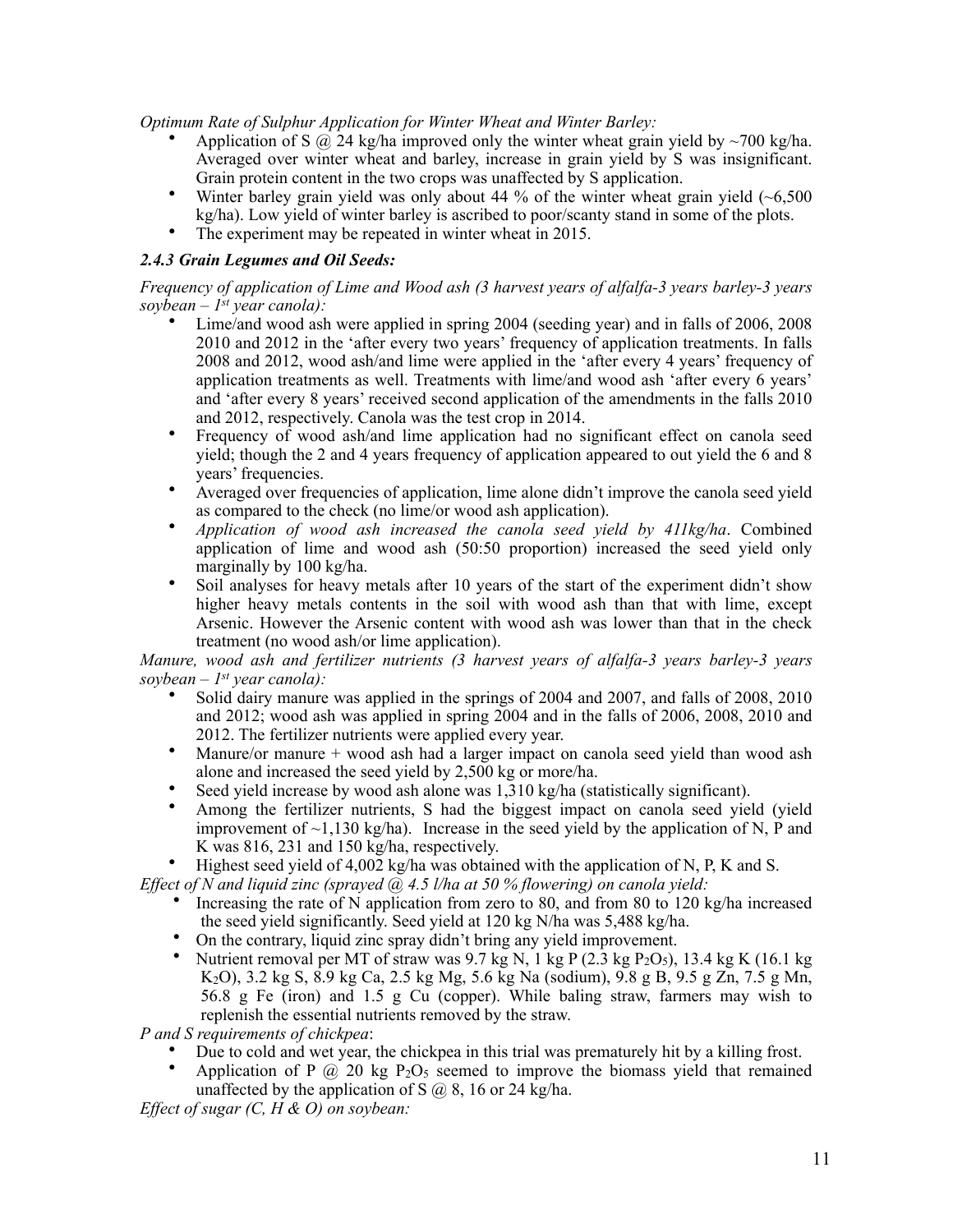• Application of sugar  $\omega$  50 or 100 kg/ha at seeding had no significant effect on soybean grain yield; there was only a marginal increase in grain yield (81 kg/ha) with sugar application  $\omega$  50 kg/ha.

# *2.4.4 Forages:*

# *Alfalfa:*

*Fertilizing for persistence and maximum yield of alfalfa:*

- OMAFRA recommended practice of applying only P and K to alfalfa resulted in the lowest dry matter yield (3,483 kg/ha) in the ninth harvest year. Application of N and S in addition to P and K improved the dry matter yield by  $\sim$ 1,250 kg/ha.
- Treatments that produced  $>5,000$  kg/ha dry matter yield were N, P, K, S, B & Zn or N, P, K, S, B, Zn & Mn with manure/or wood ash or both (applied only two out of the past 10 years). These treatments resulted in a total productivity of  $~50$  MT dry matter/ha in 9 harvest years (5.56 MT/ha/year, which is pretty good in the long run!).
- Highest protein content (18.1 %) in the first cut was recorded with the application of N, P & K and with application of N, P, K, S, B, Zn & Mn with wood ash (2 out of 10 years) in the second cut  $(20.2 \%)$ .
- RFV was highest with N, P, K, S, B & Zn in the first cut  $(137)$  and with N, P, K, S, B, Zn & Mn in the second cut (153).
- *Thus for sustained yield of high quality alfalfa, over a longer period, regular application of N, P, K, S, B & Zn and application of manure/or wood ash once in a while is required!*

*Effect of elemental and sulphate forms of sulphur on alfalfa:*

- Elemental S  $\omega$  112 kg/ha produced the highest dry matter yield (6,079 kg/ha) of alfalfa. This wasn't significantly better though from the dry matter yield without S (5,838 kg/ha). S @ 28 kg/ha from ammonium sulphate produced almost as much dry matter yield (5,305 kg/ha) as 56 kg S/ha from sulphate of potash (5,531 kg/ha).
- None of the S treatments had higher protein content (20.5 %) than in the no S treatment in the first cut. In the second cut, elemental S  $\omega$  112 kg/ha gave 1.2 % higher protein content than the check (no S or K) treatment.

#### *Grasses:*

*Residual effect of urea and ammonium sulphate blends applied to timothy in 2008-2011:* 

- In 2008-2011, urea, ammonium sulphate and their blends were evaluated for yield and quality of timothy. Last two years and this year, except the check (no N), urea  $\omega$  105 kg N/ha was applied to all treatments; thus yield difference in N treatments this year could be due to S applied in the previous years.
- Application of 105 kg N/ha increased the timothy dry matter yield by 662 kg/ha only where ammonium sulphate  $\omega$  105 kg N/ha was applied during 2008-'11.
- Protein content (16.8%) was highest with urea  $\hat{a}$ , 84 kg N/ha + ammonium sulphate  $\hat{a}$ 21 kg N/ha applied during 2008-'11.

*Cost of S application could therefore be spread beyond the years of its application!*

*Fall vs. spring application of N to grasses (timothy and bromegrass); residual effect 2014:* 

- This year/or previous fall no N was applied in this experiment to study the residual effect of N applied as ESN and urea in the fall or spring in the previous 6 years regularly.
- None of the treatments produced higher dry matter yield than the check (No N treatments in the two grasses). In other words, there was no residual effect of  $N$  applied to the grasses during the previous years!

*Effect of urea and its blends with ESN and ammonium sulphate on forage grasses mixture - Timothy (Itasca) 50 %, Bromegrass (Peak) 42.5 %, and Orchard grass (Dividend) 7.5 %:*

- Application of N as urea  $\hat{\omega}$  105 and 140 kg N/ha significantly increased the grasses dry matter yield by  $\sim$ 2,000 kg/ha or more as compared to the check (No N/or S).
- Increasing the rate of urea N application from 105 to 140 kg/ha improved the dry matter yield only marginally by  $\sim$  200 kg/ha.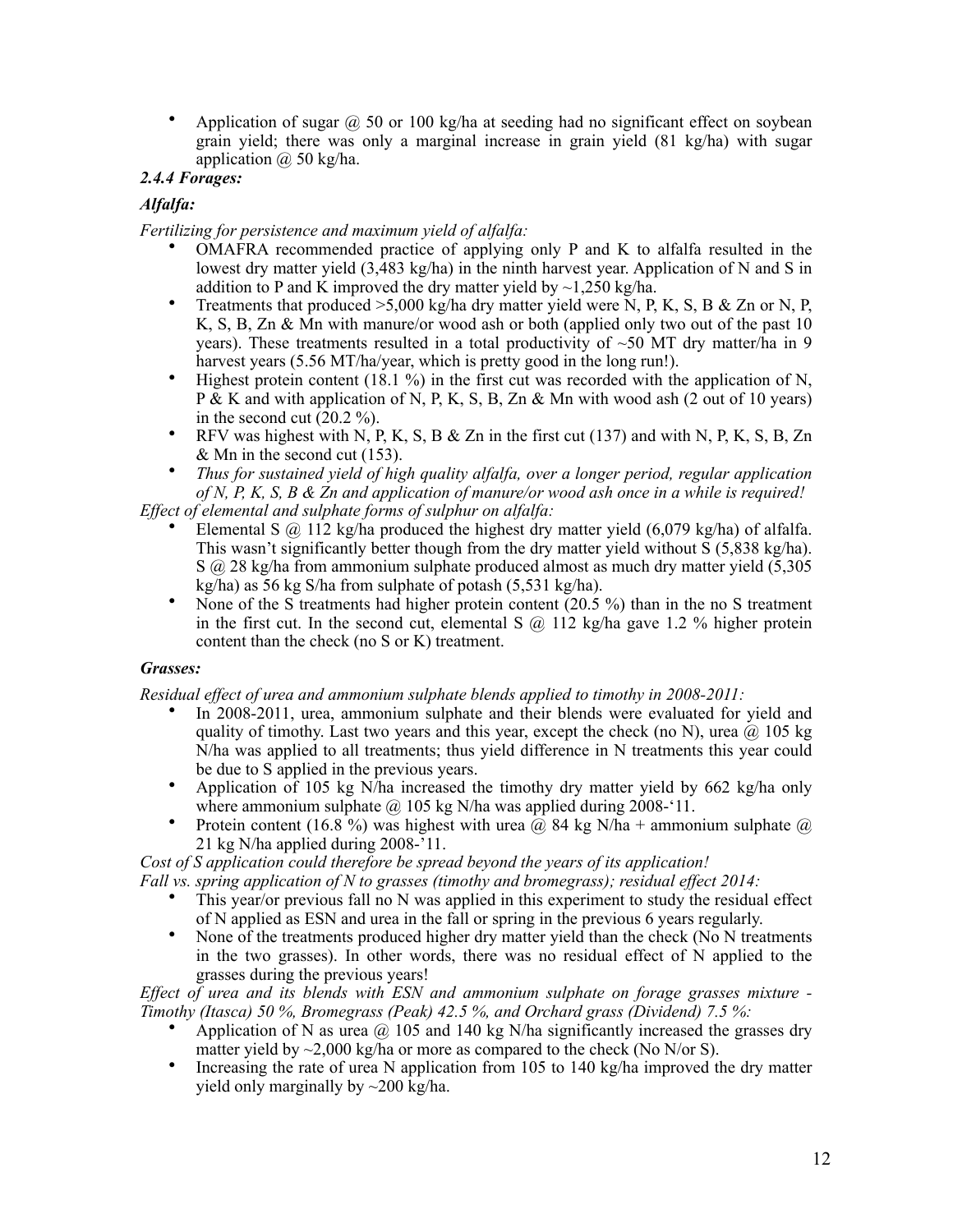- Application of 140 kg N/ha from blends of urea (84.5 kg N/ha), ESN (35 kg N/ha) and ammonium sulphate (20.5 kg N/ha) brought in an additional 1,050 kg dry matter yield/ha as compared to 105 kg N/ha from urea and 861 kg/ha as compared to 140 kg N/ha applied from urea.
- In the first cut, protein content was highest (19.4 %) with 140 kg N/ha (105 kg N/ha from urea and 35 kg N/ha from ESN); same as last year. In the second cut, urea applied  $\omega$  140 kg N/ha resulted in the similar protein content (13.6 %) to that obtained by the same amount of N applied from the blends of urea and ESN (105 kg N/ha from urea and 35 kg N/ha from ESN).
- *The yield gain from additional 35 kg N/ha (over the recommended 105 kg N/ha) from the blends of the three N fertilizers will more than compensate extra cost of N from ammonium sulphate and ESN in the blend!*

*Effect of potassium (K) and sulphur (S) on forage grasses mixture - Timothy (Itasca) 50 %, Bromegrass (Peak) 42.5 %, and Orchard grass (Dividend) 7.5 %:*

- Significant effect of K and S on dry matter yield was recorded in the first cut only. The dry matter yield of grasses with the application of 70 kg K<sub>2</sub>O/ha + 24 kg S/ha (6,010 kg/) ha) equaled that from 140 kg  $K_2O/ha$  (recommended rate as per soil test) without S (6,132 kg/ha). The trend was more or less similar in the total dry matter yield from the two cuts.
- With the application of 24 kg S/ha, increasing rates of K application beyond 70 kg  $K_2O/$ ha didn't increase the dry matter yield. Rate of N, as also P, application was the same in all treatments.
- High protein content (17.5 % in the first and 13.8 % in the second cut) was registered by the application of 70 kg  $K_2O/ha$ . Only this treatment had higher RFV than the check (No K or S) and that too in the second cut only. In other words, RFV didn't seem to be influenced by K or S!

### *Spring and Winter Cereals:*

*Lime and Wood ash (first year; barley for silage):* 

- There was no significant effect of lime (Garden Treat Grow Lime/or Spanish River Carbonatite) and wood ash on dry matter yield of barley; though the highest dry matter yield was obtained with wood ash (4,440 kg/ha).
- Soil tests after the treatments application didn't show any differences between the treatments either.
- Spanish River Carbonatite resulted in the highest protein content (18.1 %) and RFV (101)!

*Fertilizer requirements of spring barley + winter wheat (75 %:75% population) – Year 2; seeded in spring 2013-winter wheat forage production 2014 and total production from barley and wheat (2013 & 2014):*

- The crop mixture was seeded in 2013 with different fertilizer combinations. Spring barley was harvested last year and barley (check treatment)/and winter wheat in 2014.
- Highest forage dry matter yield from the two crops (12,908 kg/ha) was obtained with spring barley and winter wheat seeded together at normal rates of N, and 1.25 times recommended rates of P and K application. This was  $\sim$  40 % higher than the check (spring barley alone during both the years.
- Feed analysis was not done this year. Last year's results indicated that (i) RFV was highest (108) with barley + winter wheat at normal N and 1.25 times normal P and K; followed closely (106) by pure crop of barley after barley, and (ii) Protein content was highest in winter wheat (16 %) seeded as a pure crop after barley. In all other treatments, protein content ranged between 11-13 %.

*Fertilizers requirements of spring barley + winter wheat seeded together; each @ 75 % of the recommended seed rate (averaged over 3 crop cycles):*

The practice of growing spring barley + winter wheat together gave  $\sim$ 1,100 kg/ha extra dry matter yield as compared to growing barley – barley alone in a two year crop cycle.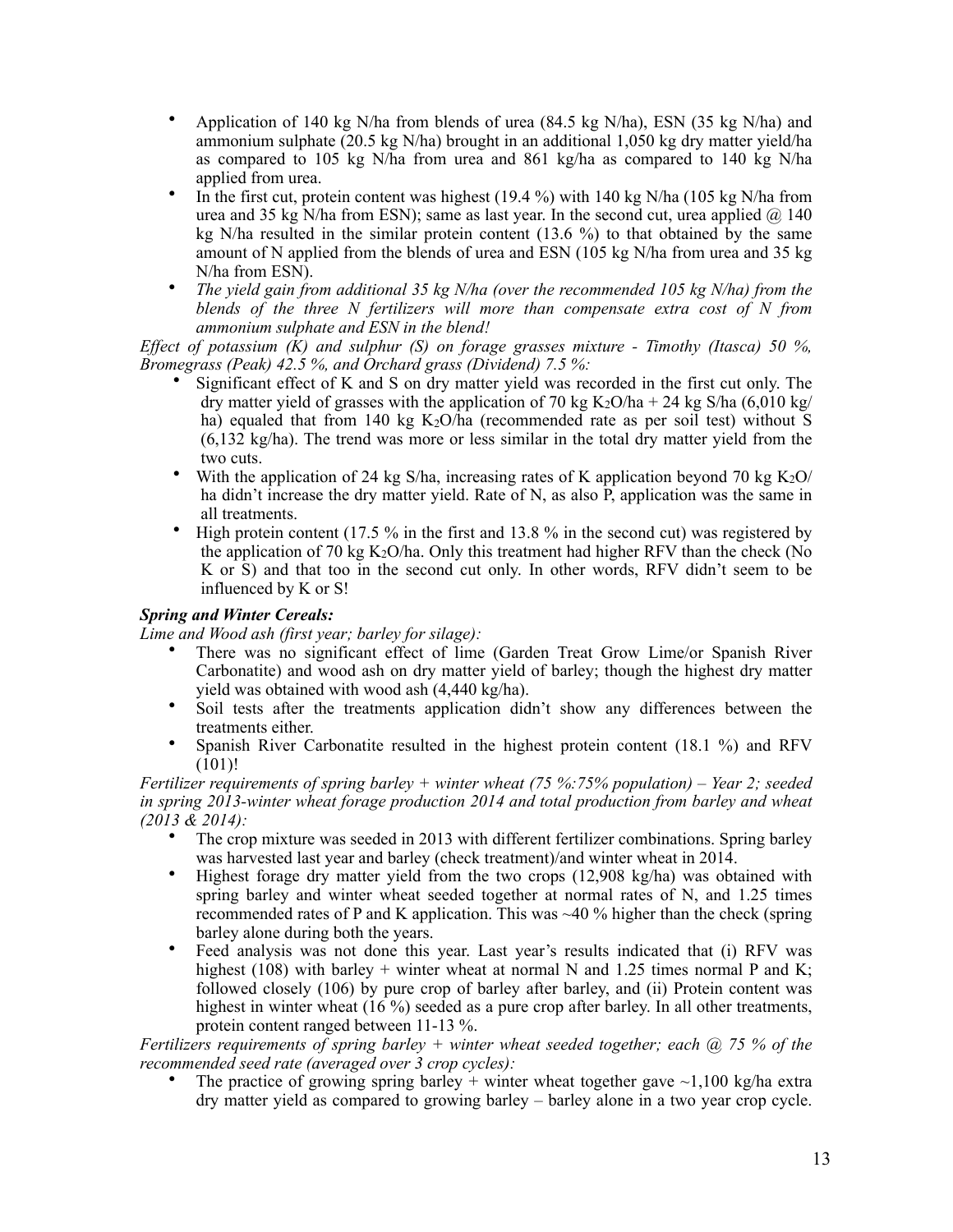Increasing rates of N, P and K application above the recommended rates didn't help in increasing the dry matter yield. While N was applied every year, P and K were applied only in the first year. This amounts to saving of P and K for one crop year.

• When winter wheat alone was grown after a pure crop of barley, dry matter yield was 1,253 kg/ha higher than the two crops grown together (first year two crops, next year only winter wheat would be left).

*Winter Cereals for Silage:*

- Winter cereals (wheat, rye and triticale) were harvested for forage at flag leaf stage. When N was applied as urea, highest dry matter yield in winter wheat (1,441 kg/ha) was obtained  $\omega$  150 kg N/ha, and  $\omega$  100 kg N/ha in winter rye (3,081 kg/ha) and triticale (2,779 kg/ha). Substituting 25 % of N from urea with ESN improved the dry matter yield only in wheat (by 566 kg/ha) supplied with 100 kg N/ha. However, partial substitution of urea N with N from ESN improved the protein content up to 2.2 % points.
- Averaged over the winter cereals/and  $\hat{N}$  sources, application of  $N(\hat{a})$  50 kg/ha increased the dry matter yield significantly by  $\sim$ 500 kg/ha. Further increase in the rate of N application to 100 or 150 kg/ha increased the dry matter yield only marginally, if any. Protein content was highest  $(20.2 \%)$  at the highest rate of N  $(150 \text{ kg/ha})$ .
- RFV was in the order of wheat  $(125)$  > rye  $(111)$  > triticale (99).
- *Cultivation of winter cereals will cover and protect the soils in fall/winter, help to cover risk of forage shortage in the event of winter kill of perennial forage crops and vacate the fields in time for another forage crop; such as sorghum Sudangrass, MasterGraze corn barley/oats, barley/or oats + peas mixture. Producers may wish to add winter cereals, to their cropping systems!*

## *Silage Corn/Sorghum Sudangrass:*

*Effect of sources and rates of N on MasterGraze corn and sorghum Sudangrass*: MasterGraze is a forage corn variety that produces tillers and is harvested at tasseling stage (before silking)!

- Application of urea N increased the dry matter yield of MasterGraze corn linearly up to 150 kg N/ha and exhibited a law of diminishing returns thereafter. However, with 25 % substitution of urea N with N from ESN the yield improved somewhat further from 150 to 200 kg N/ha.
- Dry matter yield of MasterGraze corn with urea was highest  $(8,306 \text{ kg/ha})$   $\omega$  150 kg N/ ha. Substitution of part N at this rate didn't help in yield improvement.
- Application of N  $\omega$  200 kg/ha improved the sorghum Sudangrass yield over its lower rate (150 kg/ha) by 672 kg/ha only when 25 % of the total N was applied as ESN.
- At the same rates of N dry matter yield from MasterGraze corn was 8,249 kg/ha and that from sorghum Sudangrass was 7,952 kg/ha. N removal by the two crops was the same  $(-200 \text{ kg/ha}).$
- Protein content in sorghum Sudangrass (16.4-22.9 % in the first cut and 23.1-26.2 % in the second cut) was higher than that in MasterGraze corn (9.5 % - 16.3 %). Protein content in MasterGraze corn increased with the increasing rates of N from 50 to 200 kg/ ha  $(11.3-17.6\%)$ .
- Averaged over N rates, RFV in MasterGraze corn (111) equaled that in sorghum Sudangrass (112).

## **2.5 Other Experiments:**

*Effect of tillage on soybean after oat-barley-soybean-barley-soybean-barley-soybean-barleysoybean-barley:*

- Eleven tillage treatment plots in each replication were split into two halves after 10 year; one half was plowed in the fall and the other left the way it was.
- Due to cold/wet year, grain yields of soybean in all treatments were too low  $(1.032-1.636$ kg/ha) to exhibit any treatment effect. In other words, plowing after 10 years/or other tillage treatments didn't affect the grain yield of soybean significantly.